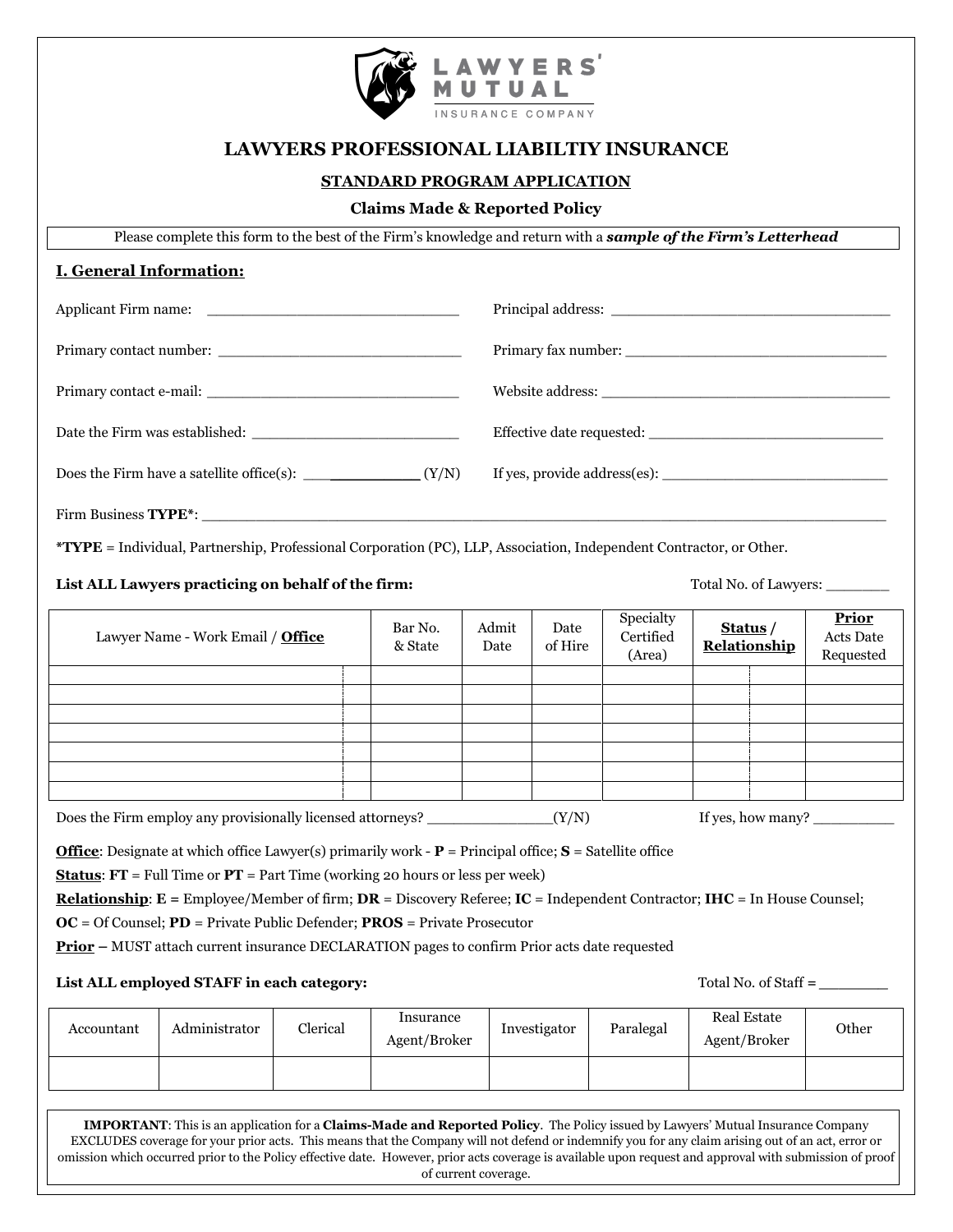**II. Firm – Area(s) of Practice:** Complete the table below based on the *Average Caseload during the last 3 years*

| <b>Area(s)</b> of Practice                 | % of Cases | <b>Area(s)</b> of Practice              | % of Cases |  |
|--------------------------------------------|------------|-----------------------------------------|------------|--|
| Administrative Law                         |            | <b>Government Contracts / Municipal</b> |            |  |
| Admiralty / Marine - Defense               |            | Healthcare                              |            |  |
| Admiralty / Marine - Plaintiff             |            | <b>Immigration &amp; Naturalization</b> |            |  |
| Anti-Trust / Trade Regulation              |            | Immigration & Naturalization $-$ EB-5   |            |  |
| Appellate                                  |            | <b>Insurance Defense</b>                |            |  |
| Arbitrator / Mediator                      |            | International Law                       |            |  |
| <b>Banking / Financial Institutions</b>    |            | Juvenile Dependency                     |            |  |
| Bankruptcy / Collection                    |            | Labor Law - Management                  |            |  |
| <b>Business / Investment Litigation</b>    |            | Labor Law - Union / Employee            |            |  |
| <b>Cannabis</b>                            |            | Landlord / Tenant / Unlawful Detainer   |            |  |
| Civil Rights / Discrimination              |            | Mergers / Acquisitions                  |            |  |
| <b>Class Action / Mass Torts</b>           |            | Oil / Gas / Mineral Rights              |            |  |
| Commercial or Civil Litigation - Defense   |            | <b>Other</b>                            |            |  |
| Commercial or Civil Litigation - Plaintiff |            | <b>PAGA</b>                             |            |  |
| Construction / Building Contracts          |            | <b>Patent Law</b>                       |            |  |
| Consumer Claims                            |            | Pension and Employee Benefits (ERISA)   |            |  |
| <b>Copyright Law</b>                       |            | Personal Injury - Defense               |            |  |
| <b>Corporate Law</b>                       |            | <b>Personal Injury - Plaintiff</b>      |            |  |
| Criminal Law                               |            | <b>Real Estate</b>                      |            |  |
| Elder Law / Social Security                |            | <b>Securities / Corporate Bonds</b>     |            |  |
| <b>Employment Law</b>                      |            | <b>Special Practice</b>                 |            |  |
| <b>Entertainment / Sports Law</b>          |            | <b>Special Education</b>                |            |  |
| <b>Environmental Law</b>                   |            | <b>Tax Opinions</b>                     |            |  |
| Estate, Probate, Trusts & Wills < \$2M     |            | Taxation                                |            |  |
| Estate, Probate, Trusts & Wills > \$2M     |            | <b>Trademark Law</b>                    |            |  |
| <b>Family Law / Dissolution</b>            |            | <b>Workers Compensation - Defense</b>   |            |  |
|                                            |            | <b>Workers Compensation - Plaintiff</b> |            |  |

Please provide a brief description for each of the Firm's Area(s) of Practice that were highlighted in **Bold:**

## **III. Claim Experience and Bar Discipline:**

- 1. After inquiry of all Lawyers in the Firm, does Applicant have knowledge of any act, error, omission or disagreement which might reasonably give rise to a claim or suit? If yes, explain. The same of the same of the same of the same of the same of the same of the same of the same of the same of the same of the same of the same of the same of th
- 2. Has any claim(s) been made against Applicant or any current or former Lawyers arising from the performance of professional services during the past 10 years? If yes, **download and complete the Supplemental Claim Sheet**. \_\_\_ Yes \_\_\_ No
- 3. Has Applicant or any current or former Lawyer at the Firm ever withdrawn or had application declined for any professional liability policy or ever had any such policy non-renewed, cancelled, rescinded or coverage restricted? If yes, explain. The vertex of the set of the set of the set of the set of the set of the set of the set of the set of the set of the set of the set of the set of the set of the set of the set of the set of the set of the
- 4. Are you aware of any current or potential disciplinary complaint against you or any current or former Lawyer at the Applicant firm, or any current or potential disciplinary investigation or disciplinary proceeding by or before a state or federal licensing board (including, but not limited to, the State Bar of California) against you or any current or former Lawyer at the Applicant Firm? If yes, explain.  $\Box$  Yes  $\Box$  No
- 5. Has the Applicant or any Lawyer at the Firm sued for fees during the past 5 years? If yes, explain. Yes \_\_\_ No
- 6. Has any Lawyer at the Firm been charged/convicted of any State or Federal offense? If yes, explain. \_\_\_\_\_ Yes \_\_\_\_ No

**IMPORTANT**: This Policy **WILL NOT PROVIDE COVERAGE** for any actual or potential **CLAIMS KNOWN** to any applicant/insured **PRIOR TO THE INCEPTION OF THIS POLICY,** including matters disclosed on this application. Any such claims should be reported to your current carrier prior to expiration of your current Policy.

 $\overline{a}$  $\overline{a}$  $\overline{a}$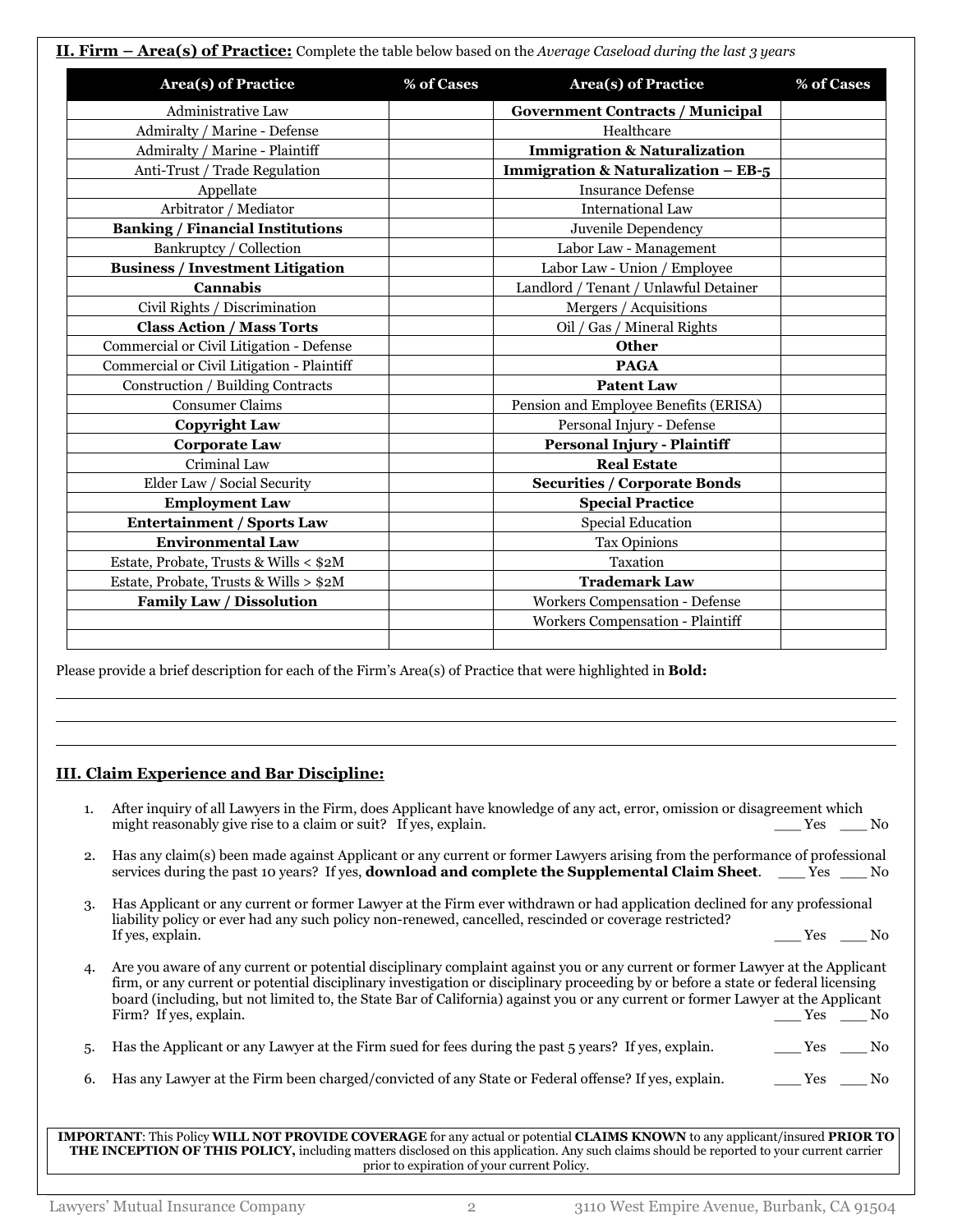| <b>IV. Limits and Deductible:</b>                                                                                                                                                                                                          |                                                                                                                                                                                                                                          |                                                                                                                                                               |                    |                                  |                      |                  |                  |                                                                                                                         |               |
|--------------------------------------------------------------------------------------------------------------------------------------------------------------------------------------------------------------------------------------------|------------------------------------------------------------------------------------------------------------------------------------------------------------------------------------------------------------------------------------------|---------------------------------------------------------------------------------------------------------------------------------------------------------------|--------------------|----------------------------------|----------------------|------------------|------------------|-------------------------------------------------------------------------------------------------------------------------|---------------|
|                                                                                                                                                                                                                                            |                                                                                                                                                                                                                                          |                                                                                                                                                               |                    | Please check the desired options |                      |                  |                  |                                                                                                                         |               |
|                                                                                                                                                                                                                                            | <b>Policy Limits</b>                                                                                                                                                                                                                     | $\Box$ \$100K/300K                                                                                                                                            | $\Box$ \$250K/750K | $\Box$ \$500K/1.5M               | $\Box$ \$1M/3M       | $\Box$ \$2M/4M   | $\Box$ \$3M/5M   | $\Box$ \$5M/7M                                                                                                          |               |
|                                                                                                                                                                                                                                            | All Policies include a \$50,000 Defense and Containment Cost Allowance outside the Policy Limits                                                                                                                                         |                                                                                                                                                               |                    |                                  |                      |                  |                  |                                                                                                                         |               |
|                                                                                                                                                                                                                                            | <b>Deductible</b>                                                                                                                                                                                                                        | $\circ$ \$1,000                                                                                                                                               | $0$ \$2,500        | $\circ$ \$5,000                  | $\circ$ \$10,000     | $\circ$ \$25,000 | $\circ$ \$50,000 | $\circ$ \$100,000                                                                                                       |               |
|                                                                                                                                                                                                                                            | The Maximum Deductible for solo lawyer is \$5,000<br>The Deductible Applies to Costs of Investigation & Defense as well as Settlements & Judgments<br><b>V. Firm Management:</b>                                                         |                                                                                                                                                               |                    |                                  |                      |                  |                  |                                                                                                                         |               |
|                                                                                                                                                                                                                                            |                                                                                                                                                                                                                                          |                                                                                                                                                               |                    |                                  |                      |                  |                  |                                                                                                                         |               |
| 1.                                                                                                                                                                                                                                         |                                                                                                                                                                                                                                          | Does the Firm use written letters on all matters for all clients for the following?                                                                           |                    |                                  |                      |                  |                  |                                                                                                                         |               |
|                                                                                                                                                                                                                                            | a.<br>b.                                                                                                                                                                                                                                 | Engagement letter on new matters, outlining scope of representation & billing procedures<br>Declination or non-engagement letter on new matter not undertaken |                    |                                  |                      |                  |                  | $\xrightarrow{\text{Yes}} \underline{\hspace{1cm}}$ No<br>$\frac{\text{Yes}}{\text{Yes}}$ $\frac{\text{No}}{\text{No}}$ |               |
|                                                                                                                                                                                                                                            | c.                                                                                                                                                                                                                                       | Scope of service letter for new matters handled for existing clients                                                                                          |                    |                                  |                      |                  |                  | $\_\_\_\$ Yes                                                                                                           | $\sqrt{a}$ No |
|                                                                                                                                                                                                                                            | d.                                                                                                                                                                                                                                       | Termination or disengagement letters at completion/termination of representation                                                                              |                    |                                  |                      |                  |                  | $\frac{\text{Yes}}{\text{Yes}}$ No                                                                                      |               |
| 2.                                                                                                                                                                                                                                         |                                                                                                                                                                                                                                          | Does the Firm use a procedure to protect valuable and irreplaceable documents?                                                                                |                    |                                  |                      |                  |                  | $\rule{1em}{0.15mm}$ Yes $\rule{1em}{0.15mm}$ No                                                                        |               |
| 3.                                                                                                                                                                                                                                         |                                                                                                                                                                                                                                          | Does the Firm use a system to cross reference clients to prevent potential conflicts of interest?                                                             |                    |                                  |                      |                  |                  | $\xrightarrow{\text{Yes}} \underline{\hspace{1cm}}$ No                                                                  |               |
|                                                                                                                                                                                                                                            |                                                                                                                                                                                                                                          | $\Box$ Manual conflict check $\Box$ Computerized conflict check                                                                                               |                    |                                  | $\Box$ Other: $\_\_$ |                  |                  |                                                                                                                         |               |
| 4.                                                                                                                                                                                                                                         |                                                                                                                                                                                                                                          | Does the Firm have a back-up attorney in the event of leave of absence?                                                                                       |                    |                                  |                      |                  |                  | $\frac{\text{Yes}}{\text{Yes}}$ No                                                                                      |               |
| 5.                                                                                                                                                                                                                                         | Does the Firm employ dual calendaring systems? Select applicable two. If no, explain.<br>$\rule{1em}{0.15mm}$ Yes $\rule{1em}{0.15mm}$ No                                                                                                |                                                                                                                                                               |                    |                                  |                      |                  |                  |                                                                                                                         |               |
|                                                                                                                                                                                                                                            |                                                                                                                                                                                                                                          | $\Box$ Lawyer calendar $\Box$ Matching staff calendar $\Box$ Computerized $\Box$ Other: $\Box$                                                                |                    |                                  |                      |                  |                  |                                                                                                                         |               |
| 6.                                                                                                                                                                                                                                         | Is the calendar control system assigned to one staff person who has ultimate responsibility?<br>$\_\_\$ Yes $\_\_\$ No                                                                                                                   |                                                                                                                                                               |                    |                                  |                      |                  |                  |                                                                                                                         |               |
| How often are the calendars cross checked? Select one.<br>7.                                                                                                                                                                               |                                                                                                                                                                                                                                          |                                                                                                                                                               |                    |                                  |                      |                  |                  |                                                                                                                         |               |
|                                                                                                                                                                                                                                            |                                                                                                                                                                                                                                          |                                                                                                                                                               |                    |                                  |                      |                  |                  |                                                                                                                         |               |
| 8.                                                                                                                                                                                                                                         | Does any Lawyer at the Firm serve as a director, officer or trustee of a business other than the Applicant Law Firm?<br>If yes, provide position held, length of service, nature of business and whether D&O coverage carried.<br>Yes No |                                                                                                                                                               |                    |                                  |                      |                  |                  |                                                                                                                         |               |
| Has any Lawyer at the Firm represented or served as director, officer, executive or committee member of any financial<br>9.<br>institution in any manner in last 5 years? If yes, explain.<br>$Yes$ Mo                                     |                                                                                                                                                                                                                                          |                                                                                                                                                               |                    |                                  |                      |                  |                  |                                                                                                                         |               |
| 10. Does any Lawyer at the Firm act in the capacity of accountant, insurance broker, real estate agent or entertainment agent?<br>If yes, explain and provide information on any other E&O coverage.<br>$\frac{\text{Yes}}{\text{Yes}}$ No |                                                                                                                                                                                                                                          |                                                                                                                                                               |                    |                                  |                      |                  |                  |                                                                                                                         |               |
|                                                                                                                                                                                                                                            |                                                                                                                                                                                                                                          |                                                                                                                                                               |                    |                                  |                      |                  |                  |                                                                                                                         |               |
|                                                                                                                                                                                                                                            |                                                                                                                                                                                                                                          |                                                                                                                                                               |                    |                                  |                      |                  |                  |                                                                                                                         |               |
|                                                                                                                                                                                                                                            |                                                                                                                                                                                                                                          |                                                                                                                                                               |                    |                                  |                      |                  |                  |                                                                                                                         |               |
|                                                                                                                                                                                                                                            |                                                                                                                                                                                                                                          |                                                                                                                                                               |                    |                                  |                      |                  |                  |                                                                                                                         |               |
|                                                                                                                                                                                                                                            |                                                                                                                                                                                                                                          |                                                                                                                                                               |                    |                                  |                      |                  |                  |                                                                                                                         |               |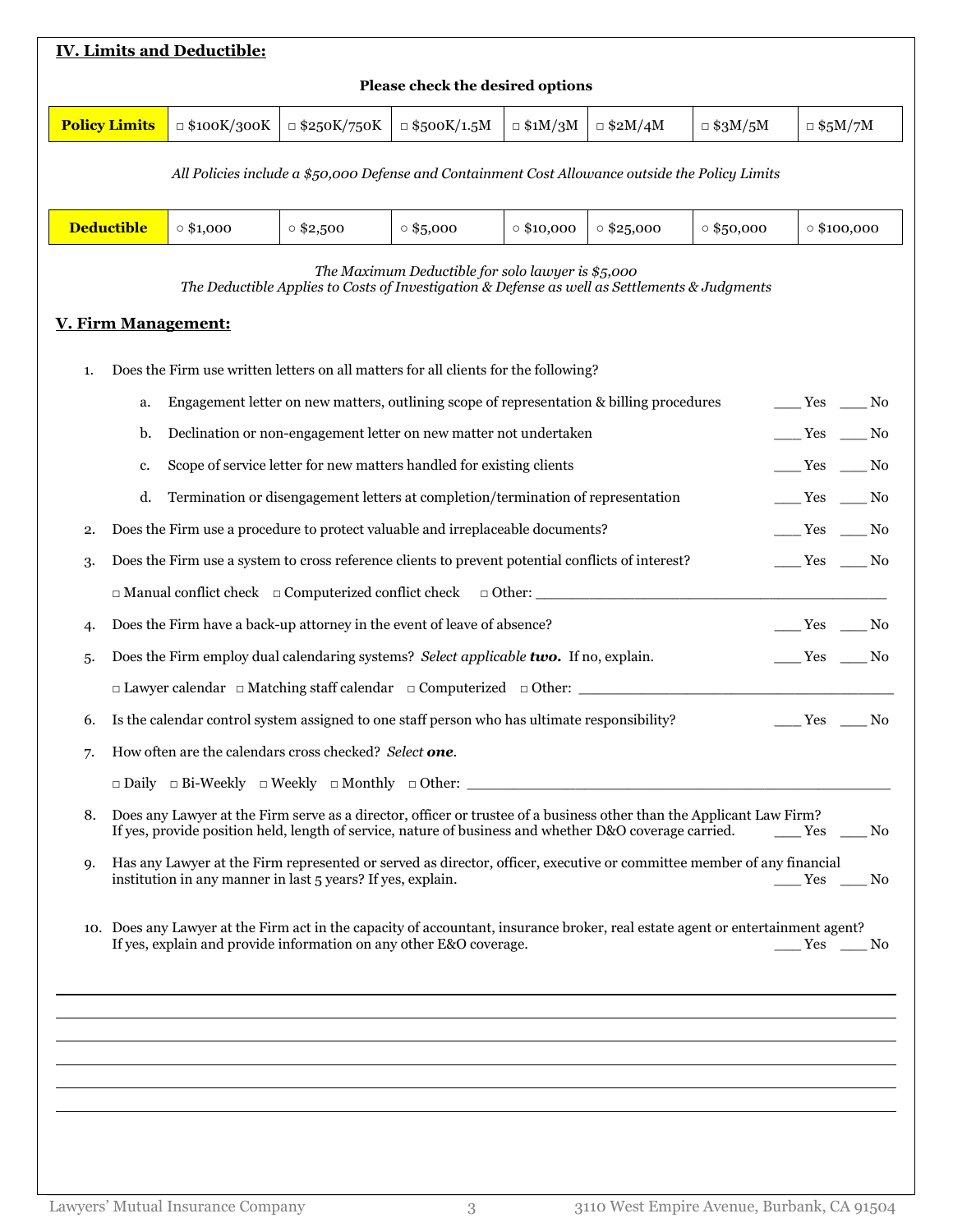# **VI. Disclosure:**

### **IMPORTANT NOTE**

The forgoing responses are true and complete. Applicant understands that the Company will rely upon the accuracy of this application and that the Company retains the right to rescind any Policy which is issued based upon an application containing false or incomplete information. Applicant hereby authorize the release and exchange of information involving underwriting and claims matters between the Company and our past and present carriers and appoints the Company our attorney-in-fact for obtaining such information. Applicant hereby authorizes the State Bar of California to release information to the Company concerning membership, certifications, and disciplinary proceedings. Applicant agrees any person or organization furnishing information to the Company pursuant to this authorization will not be liable for furnishing such information, even if the information is inaccurate or untrue.

THIS APPLICATION WILL BE CONSIDERED ONLY IF ALL QUESTIONS ARE ANSWERED, LETTERHEAD IS ATTACHED, AND THE APPLICATION IS SIGNED AND DATED BY AN OWNER, PARTNER OR OFFICER OF THE APPLICANT FIRM. APPLICANT MUST REPORT ANY CHANGES IN THESE ANSWERS OF WHICH IT BECOMES AWARE AFTER SIGNING THIS APPLICATION BUT BEFORE THE EFFECTIVE DATE OF THE POLICY. IF APPLICANT BECOMES AWARE OF ANY ACTUAL OR POTENTIAL CLAIM AFTER SIGNING THIS APPLICATION AND BEFORE THE EFFECTIVE DATE OF THE POLICY, SUCH ACTUAL OR POTENTIAL CLAIM WILL NOT BE COVERED UNDER THIS POLICY.

# **VII. Signature:**

| Signature (Owner, Partner, or Officer):   |       |             |                                                                          |  |
|-------------------------------------------|-------|-------------|--------------------------------------------------------------------------|--|
|                                           |       |             |                                                                          |  |
| Preferred Method of Contact (select one): | Email | <b>USPS</b> |                                                                          |  |
|                                           |       |             | For clarification, please CONTACT our UNDERWRITERS at - 1 (800) 252-2045 |  |
|                                           |       |             |                                                                          |  |
|                                           |       |             |                                                                          |  |
|                                           |       |             |                                                                          |  |
|                                           |       |             |                                                                          |  |
|                                           |       |             |                                                                          |  |